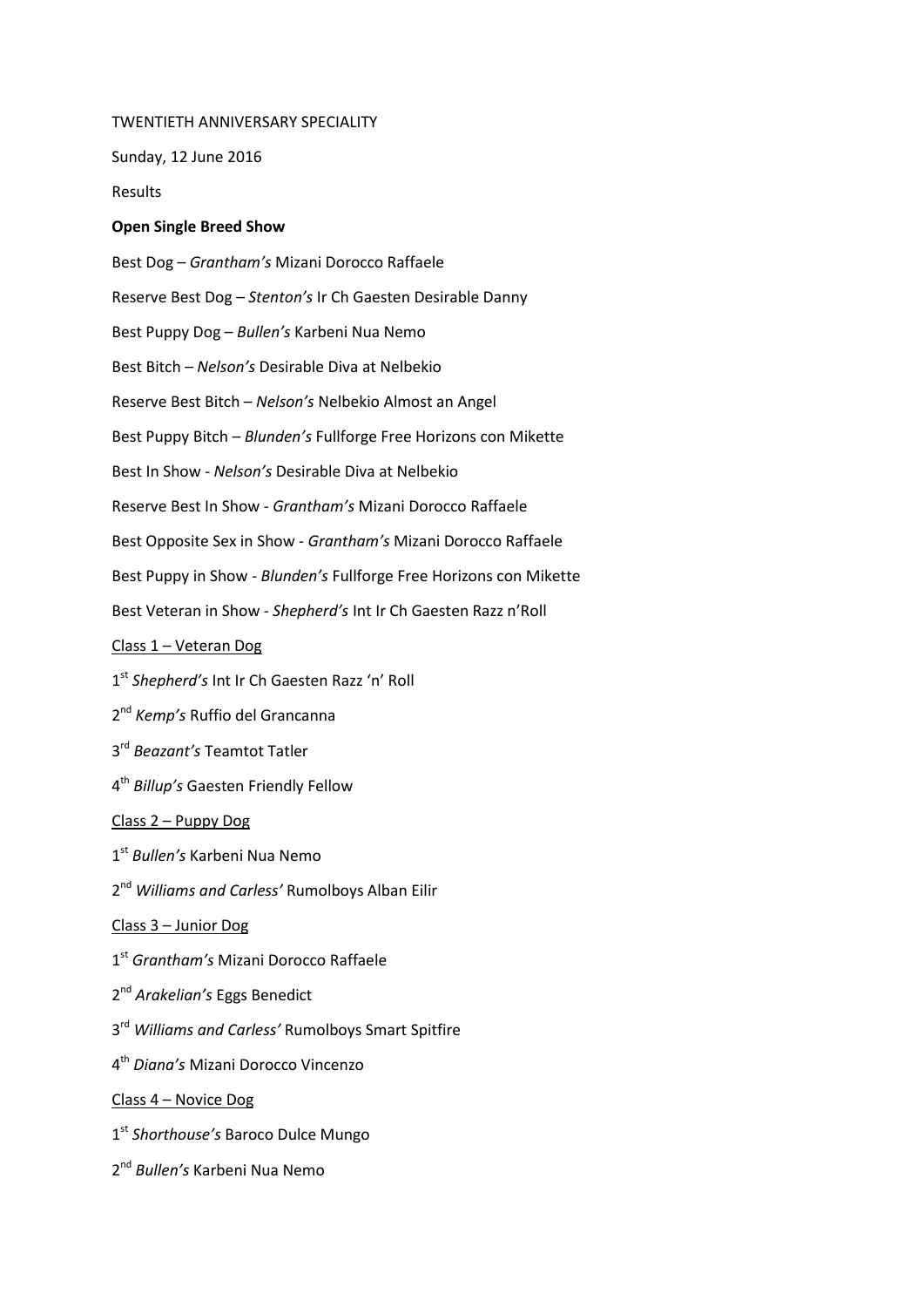- rd *Arakelian's* Eggs Benedict
- th *Macpherson's* Grancanna Fab Felice
- th *Walker's* Euonia Bluebell Boy
- Class 5 Post Graduate Dog
- st *Grantham's* Mizani Dorocco Raffaele
- nd *Shorthouse's* Baroco Dulce Mungo
- rd *Walker's* Euonia Bluebell Boy
- Class 6 Limit Dog
- st *Nelson's* Gaesten Zippy Zingo at Nelbekio

Class 7 – Open Dog

- st *Grantham's* Mizani Dorocco Raffaele
- 2<sup>nd</sup> Stenton's Ir Ch Gaesten Desirable Danny
- rd *Kemp's* Grancanna Maximus
- th *Lightfoot's* Gaesten Just Jago at Joydon
- th *Lilley's* Regun Jumbo joins Fullforge
- Class 8 Veteran Bitch
- st *Beazant's* Teamtot Tizwaz
- 2<sup>nd</sup> DeBlasi's Gaesten Leapin' Lottie at Mianatra
- rd *Kemp's* Grancanna Bonni Bellezza
- th *Collis'* Ir Ch Gaesten Stormin' Stella over Qwontox
- th *Tindall's* Grancann Bizzie Bea
- Class 9 Puppy Bitch
- st *Blunden's* Fullforge Free Horizons con Mikette
- nd *Allanson's* Mianatra Call me Cuckoo
- Class 10 Junior Bitch (No entries)
- Class 11 Novice Bitch
- st *Ferguson's* Mizani Duca Adora
- nd *Stenton's* Gaesten Jicky's Jewel
- Class 12 Post Graduate Bitch
- st *Nelson's* Nelbekio Almost an Angel
- nd *Ferguson's* Mizani Jola Briar